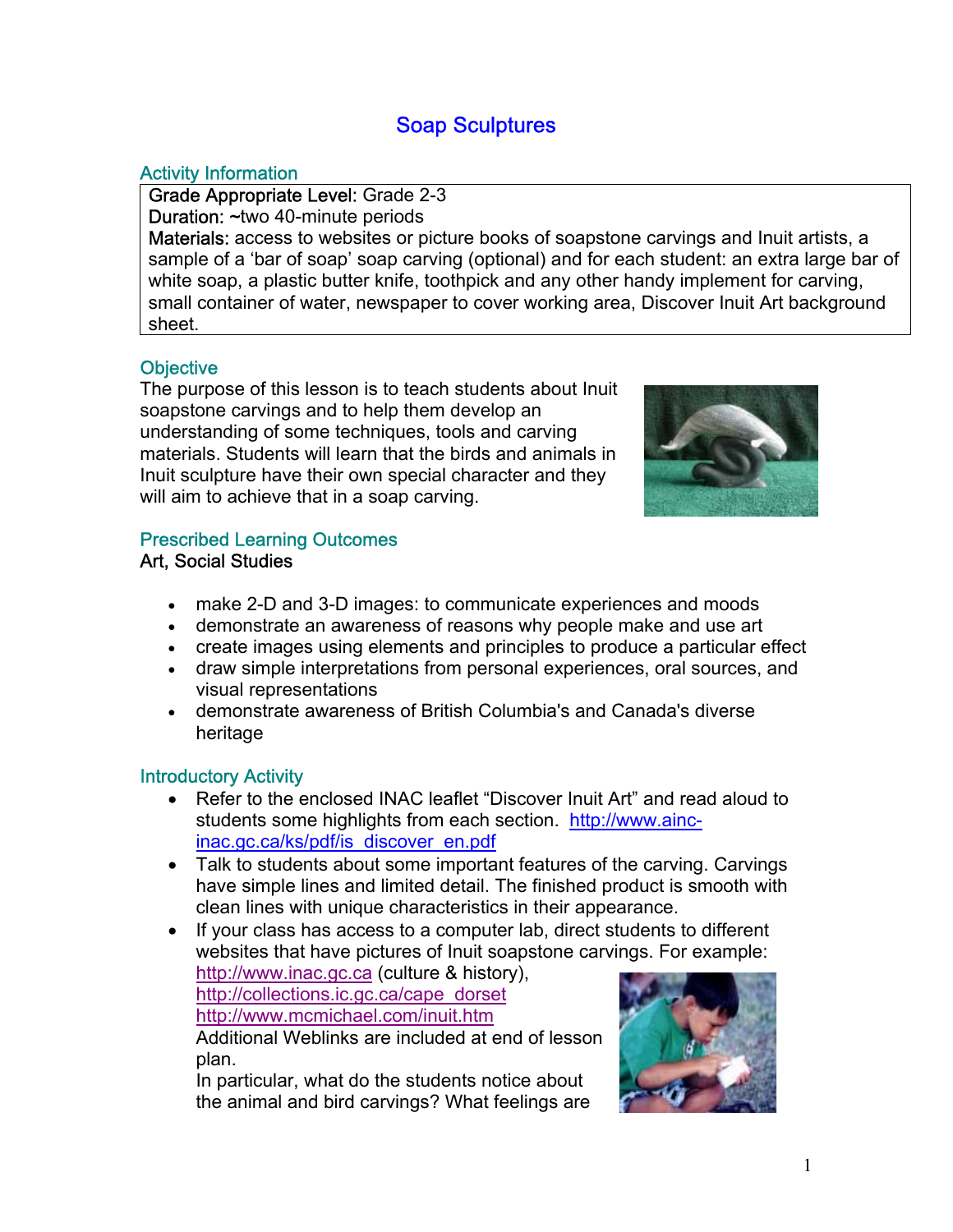evoked when they look at the carvings? In addition to websites, students should have access to picture books and/or magazines with pictures or illustrations of soapstone carvings.

• Students will choose an animal or bird to create with their bar of soap. Note: Unless the teacher has access to larger bulk balls of soap for the project that would enable students to create larger three-dimensional figures, students will need to choose animals (or fish) that would be more suitable for carving in the dimensions of a bar of soap.

## Suggested Instructional Strategies

#### Lesson

Students will create authentic soapstone carvings out of bars of soap.



- Students will create a rough sketch of their animal to use as a guide.
- Before beginning the activity, the teacher will demonstrate the technique of carving with soap and a butter-knife. If possible, show the students a completed soap carving so they can see the finishing details that can be achieved.
- Cover the students' workspaces with newspaper
- Hand out a bar of soap, plastic butter knife and a small dish of water for a few students to share.
- Remind students of safety measures around use of knives.
- With the edge of their knife, students should lightly trace the basic design that they will be cutting out. Before cutting, remind students that the soap is very fragile so they must carve slowly and gently.
- Dip the blade of the knife into water before carefully carving away the area they do not need. They can hold the knife in their hand as if peeling an apple. With each cutting, the knife should be dipped into the water.
- Students will continue this procedure until their soap takes the shape of the animal they chose.
- All the peelings should be saved in a pile to be used for touch-ups or addons afterward.
- Next, students will use their carving tools (and finger tips if they wish) to smooth out the edges that will clearly define the shape of their figure.
- Using the toothpicks or other carving implement with a fine tip, students can add the simple final touches (like eyes, scales, fur, or fine features) to their animal.
- Once the sculpture is complete, students will need to carefully smooth out the features in their design so it appears flawless like a real soapstone carving. They can use water and their fingertips for this final touch. Also, the bits of soap that were carved away may be used (if moistened) to build back on to the sculpture.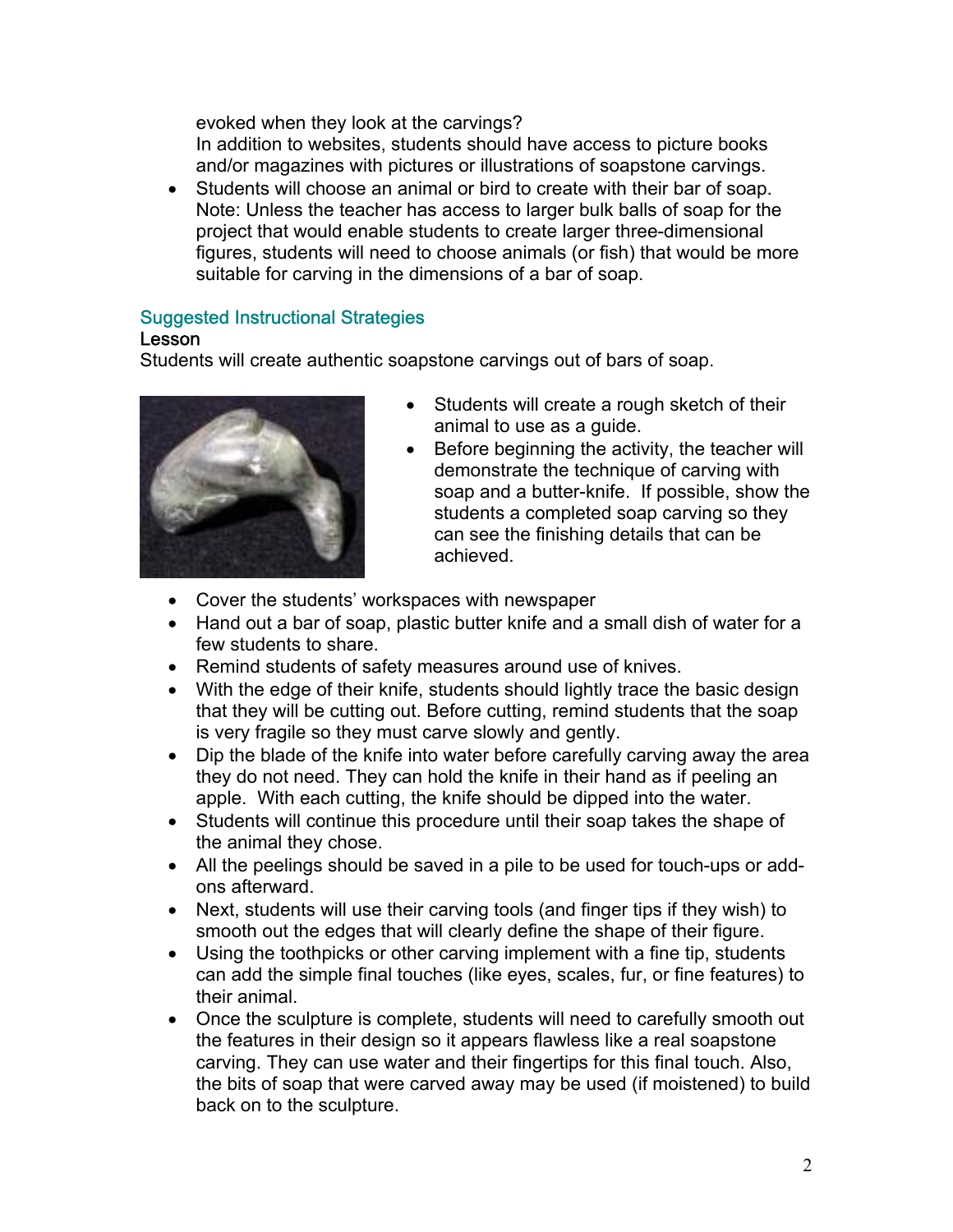#### Suggested Assessment Strategies

- Consider to what extent the students have thoughtfully planned out their design based on the outlined criteria. Does the sculpture reflect an understanding of the Inuit soapstone carving as described above?
- Does the final product emulate an Inuit animal carving by demonstrating simple characteristics unique to that animal?



• Observe the students' work habits during the activity and note how well they follow instructions and attempt to mimic the work of Inuit carvers.

#### Suggested Extensions

- Display the finished sculptures in a safe place for others to view and enjoy. Students should title their work and have the opportunity to talk about their sculpture.
- Take your class on a field trip to show them real carvings by local or other famous artists.
- Using the enclosed Inuit art leaflet as a guide, continue to study Inuit art and artists. Students can research a famous Inuit artist and prepare a class presentation or create a carving out of real soapstone.

### Additional Weblinks:

#### [http://www.huskydog.com/cahill/arts\\_crafts.htm](http://www.huskydog.com/cahill/arts_crafts.htm)

<http://himwitsa.com/Shopping/shopdisplayproducts.asp?id=58&cat=Inuit+Soapst> one+%22Custom+Orders%22

<http://cap.ic.gc.ca/english/issue33.shtml>

<http://www.lethsd.ab.ca/mmh/grade3c/Gr3Web/inuit/arcticlinks.htm>

Lesson plan provided by: Fored BC Developed by: Eve Simon, Education Services Coordinator & VSB Teacher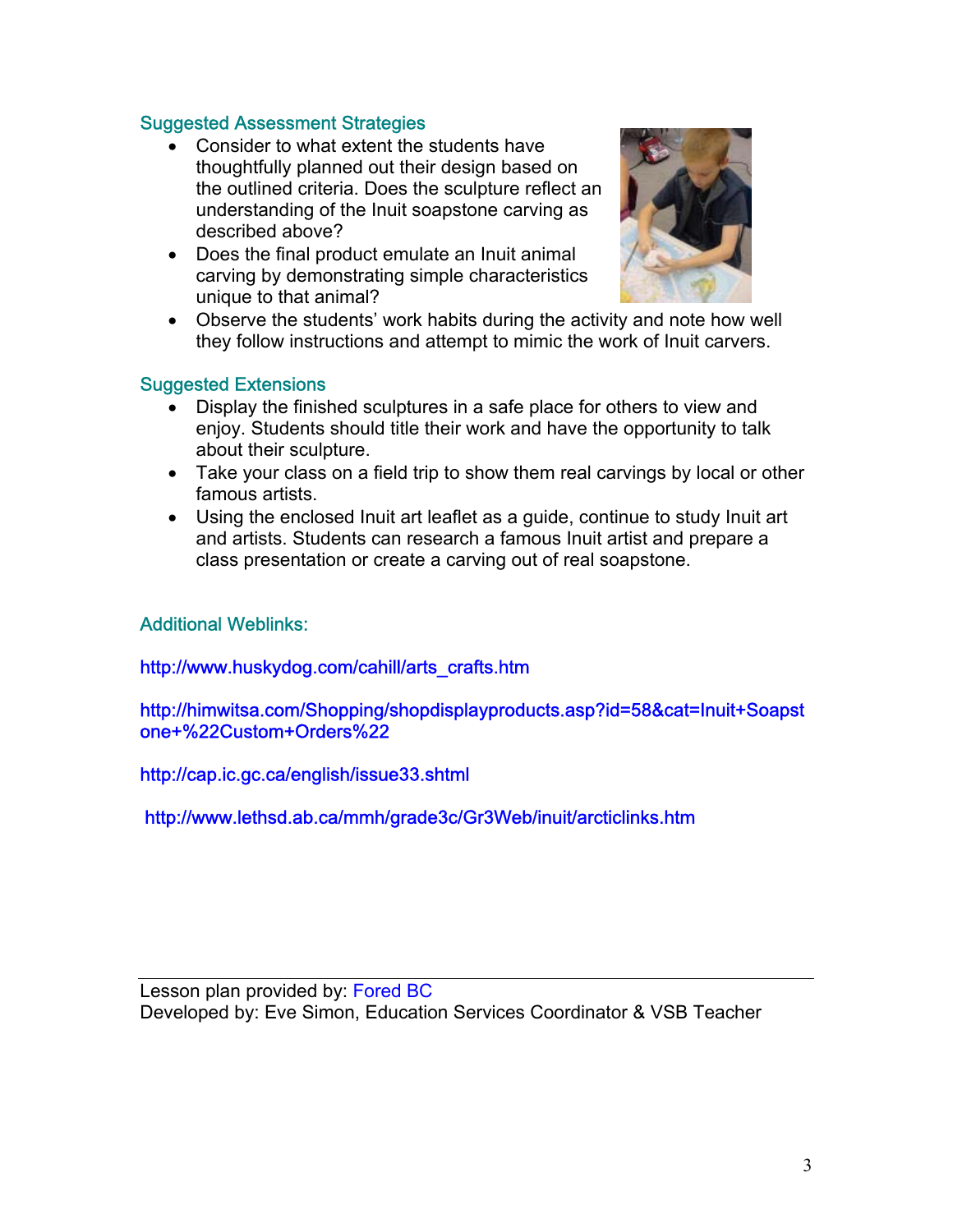## Suggested activities

Using the library or the Internet, see if you can find images of work by these Inuit artists: Jessie Oonark, Karoo Ashevak, David Ruben Piqtoukun, Lucy Tasseor Tutsweetak, Pitseolak Ashoona.

Search for images of the sea creature, Sedna, using the library or the Internet. If you find several illustrations of Sedna by different Inuit artists, describe how each image makes you feel.

## Web sites

Check out these Web sites for more information and images of Inuit art:

- @ Indian and Northern Affairs Canada site under "Culture & History" at www.inac.gc.ca
- @ Canada's Digital Collections for Cape Dorset artists at [http://collections.ic.gc.ca/cape\\_dorset](http://collections.ic.gc.ca/cape_dorset)
- @ McMichael Canadian Art Collection at www.mcmichael.com/inuit.htm

## Northern and Southern Canada

Look at a map of Canada and find the 60th parallel. The North of Canada includes all the land north of that line. This huge region includes Nunavut, the Northwest Territories, the Yukon Territory, and parts of Quebec and Labrador.



From the point of view of someone living in the North, the rest of the country is "southern" Canada. If you live south of the 60th parallel, you are a "southern" Canadian.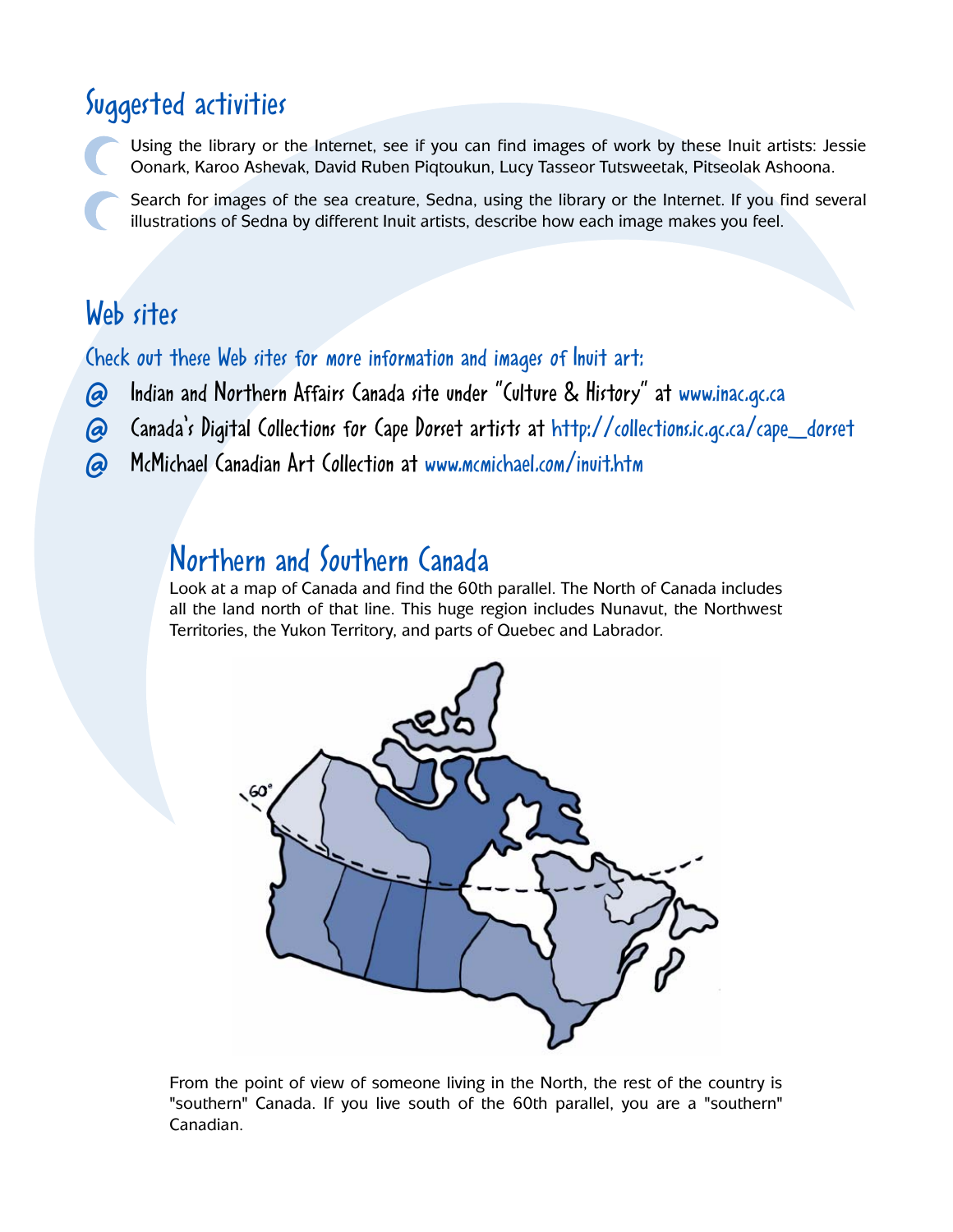**Example 18 Set the Set of Set of Set of Set of Set of Set of Set of Set of Set of Set of Set of Set of Set of Set of Set of Set of Set of Set of Set of Set of Set of Set of Set of Set of Set of Set of Set of Set of Set of Example 19 Ashevak** was born in 1940 in the Kitikmeot (Central Arctic) region<br>of what is now Nunavut. He had a great curiosity and a great love of life. These<br>qualities helped inspire his direct, powerful sculptures. His Karoo Ashevak was born in 1940 in the Kitikmeot (Central Arctic) region<br>of what is now Nunavut. He had a great curiosity and a great love of life. These qualities helped inspire his direct, powerful sculptures. His sculptures were sometimes frightening, and sometimes humorous. He often depicted creatures from the spirit world he had learned about when he was a child. His favourite material for sculpting was very old whalebone.

Karoo Ashevak died tragically in a house fire at age 34. But in his short artistic career, he obtained wide recognition, with solo exhibitions of his work in Toronto, Montreal, New York and Washington. His sculptures are included in the collections of the National Gallery of Canada and the Canadian Museum of Civilization.

Kenojuak Ashevak was born in 1927, and grew up on South Baffin Island in Nunavut. Her family lived a traditional lifestyle, travelling from camp to camp. As a very young woman, she married Johnniebo Ashevak. When she was in her 20s, she got tuberculosis and spent nearly four years in a hospital in Quebec.

When she was well again, she rejoined her husband and they lived on the land in different camps. In the late 1950s, Kenojuak and Johnniebo Ashevak met the Canadian artist James Houston. He encouraged them both to carve sculptures and to draw. One of Kenojuak Ashevak's images was included in the first catalogue of prints produced in Cape Dorset in 1959.

She and Johnniebo moved to Cape Dorset in 1966 so that their children could attend school. The couple worked closely together on their art until Johnniebo died in 1972. One of the pieces Kenojuak and Johnniebo Ashevak worked on together was a huge mural for the Canadian Pavilion at Expo '70 in Japan. Over the past 30 years, Kenojuak Ashevak's prints have been shown in over 100 exhibitions.

You can see examples of her imaginative, colourful prints in the collections of the Canadian Museum of Civilization, the National Gallery of Canada, the Royal Ontario Museum and the Vancouver Art Gallery.

Kenojuak Ashevak has received many honours for her lifetime's work as an artist. She is still working at her art, exploring new ideas and styles.

#### Lucy  $\sqrt{a}$   $\sqrt{b}$   $\sqrt{b}$   $\sqrt{c}$   $\sqrt{d}$   $\sqrt{b}$   $\sqrt{c}$   $\sqrt{b}$   $\sqrt{c}$   $\sqrt{c}$   $\sqrt{d}$   $\sqrt{b}$   $\sqrt{c}$   $\sqrt{d}$   $\sqrt{d}$   $\sqrt{d}$   $\sqrt{d}$   $\sqrt{d}$   $\sqrt{d}$   $\sqrt{d}$   $\sqrt{d}$   $\sqrt{d}$   $\sqrt{d}$   $\sqrt{d}$   $\sqrt{d}$   $\sqrt{d}$   $\sqrt{d}$  very close to the border with Nunavut. Her family lived by hunting on the land.

After her father died, Tasseor Tutsweetok moved to Arviat, Nunavut, to live with her grandparents. She began carving images of animals in the early 1960s. Then she remembered the drawings of many human faces that her grandfather had done when she was a child. This memory inspired her to develop her own individual style. Working with large blocks of stone, Tasseor Tutsweetok sculpts small family groups of faces and heads. These groups of faces communicate a sense of community and closeness. The tiny faces seem to appear naturally out of the original shape of the stone.

Her works have been shown in exhibitions since 1970. You can see examples of her sculptures in the Art Gallery of Ontario, the National Gallery of Canada, the Canadian Museum of Civilization and the Winnipeg Art Gallery.

**David Kuben Piqtoukun** was born in 1950 in the Mackenzie Delta area in the Western Arctic. He was one of 15 children. The family lived a traditional life on the land, travelling from camp to camp. Then, at the age of five, Piqtoukun was sent away to school.

In 1972, his brother, Abraham Anghik, introduced Piqtoukun to the art of stone carving. Since 1974, Piqtoukun's work has been shown in many exhibitions, including solo shows in Winnipeg, Edmonton, Inuvik and Expo 1986 in Vancouver.

One of Piqtoukun's ancestors was an Alaskan shaman. The shaman's mask is an image that he often uses in his work. In his sculptures, he also shows the shaman's changes from human to animal form. He works in a wide range of materials, including welded steel, whalebone, limestone, Italian crystal alabaster and African wonderstone.

His work can be found in the collections of the Art Gallery of Ontario, the McMichael Canadian Collection and the Canadian Museum of Civilization.

Oviloo Tunnillie was born in 1949 in a camp called Kangia on Baffin Island in Nunavut. Her father was a sculptor and a hunter, and her mother did some drawing. When she was five, Tunnillie got tuberculosis and was sent to hospitals in southern Canada — once for an entire year, and then again, for more than two years, when she was seven and eight. This experience far from home has inspired one of her most powerful sculptures.

After she returned home to Baffin Island, she began carving soapstone as a teenager. She learned by watching her father. Since 1972, Tunnillie has been carving, experimenting with new subjects and forms. In her sculptures, she shows how the world of the Inuit is changing. Her works have been shown in several exhibitions, and as far away as Russia.

You can find examples of her work in the Canadian Museum of Civilization, the National Gallery of Canada and the Winnipeg Art Gallery.

Pitseolak Ashoona was born on Nottingham Island in the Hudson Strait in 1904. She spent her childhood with her family moving from camp to camp near the present-day communities of Iqaluit and Cape Dorset. Her father died when she was a teenager. Then Pitseolak's three brothers arranged for her to marry a young hunter, named Ashoona. The couple lived by following the caribou. When Ashoona fell ill and died on one of their summer hunting trips, Pitseolak was left to bring up five children on her own.

In the 1950s, Pitseolak Ashoona moved to Cape Dorset with her youngest children. There, she met the Canadian artist, James Houston, who encouraged her to draw. Her energetic drawings showed the way she had lived on the land, and the strength of her own spirit. Over the next 25 years, she did more than 7,000 wonderful drawings. Many of these appeared in the catalogue produced each year in Cape Dorset. Her work was shown in over 100 exhibitions across Canada. Today, you can see examples of her work in the Art Gallery of Ontario, the Canadian Museum of Civilization, the National Gallery of Canada and the Winnipeg Art Gallery.

Pitseolak Ashoona received many honours in her artistic career. She died in 1985. Four of her children also became artists: her daughter, Napachie Pootoogook, and three sons who took up sculpture, Qaqaq, Kiugaaq and Komwartok.

Natar Ungalaq was born in 1959 near Hall Beach in Nunavut, and now lives in Igloolik. He started carving stone when he was nine years old, and learned by watching older sculptors work. He prefers to work in soapstone because it is soft and he can create the forms he wants.

His work has been featured in exhibitions across Canada, and in Washington, D.C., as well as in catalogues in Italy and Germany. You can find sculptures by Natar Ungalaq in the National Gallery of Canada, the Canadian Museum of Civilization, the University of Lethbridge Art Gallery and the Winnipeg Art Gallery.

Jessie Vonark was born in 1906. Her family were travelling hunters who lived north of Baker Lake in Nunavut. Oonark went through many hard times in her early adult years. Her husband died and she was left alone to raise her children. Sometimes, they nearly starved. Oonark first went to Baker Lake in 1958, after a pilot spotted her and her daughter wandering the land in search of food. That same year, a Canadian wildlife biologist in Baker Lake noticed her artistic talent and encouraged Oonark to draw. She was then in her early 50s.

By 1960, her drawings were reprinted in the famous Cape Dorset print catalogue. Oonark worked extremely hard at her art, often singing as she drew. Her works have been described as creating "a world of light and laughter." Oonark liked to depict traditional children's games, and the clothing styles of different Inuit groups. She was awarded many honours, including membership in the Royal Canadian Academy of Arts and the Order of Canada. Jessie Oonark died in 1985.

You can find examples of her work in the National Gallery of Canada and the Canadian Museum of Civilization.

This information is also available through the Internet at www.inac.gc.ca

Published under the authority of the Minister of Indian Affairs and Northern Development Ottawa, 2000 QS-6120-009-EE-A1 Catalogue No. R2-118/2001E ISBN 0-662-298012 © Minister of Public Works and Government Services Canada Cette publication peut aussi être obtenue en français sous le titre : L'art Inuit : un mode d'expression à découvrir.

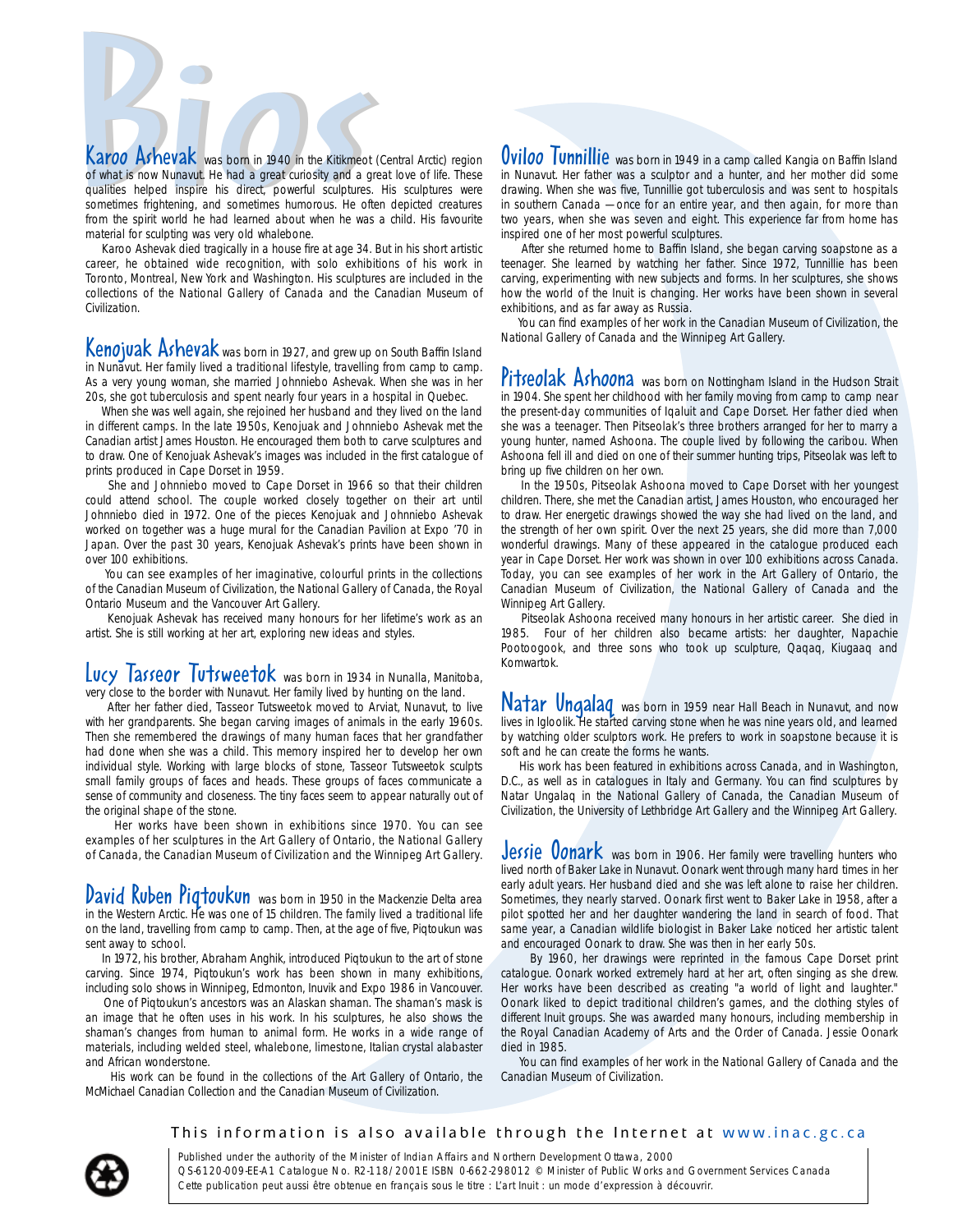# Discover Inuit Art Inuit Art **)**

## What do polar bears look like when they stand up What do polar bears look like when they stand up on their hind legs? on their hind legs?

What kinds of creatures are the heroes of Inuit legends? How did Inuit mothers keep their babies warm through the freezing arctic days and nights? What does an Inuit summer camp look like? What are some of the big concerns for young Inuit today?<br>You'll learn the answers to **)**

I he detail in Inuit sculpture and colourful drawings will open more doors than you can imagine.

Many of the older Inuit artists working today grew up in a traditional way. They lived in igloos in winter and tents made of animal skins in summer. Their families returned to their winter and summer camps each year when the sea mammals and animals (like seals, whales and caribou), came in greatest numbers.

Mothers carried their babies in an *amauti —* the big hood on their parkas. When the family travelled, it was on a sled pulled by a dog team.

Affairs Canada

all these questions, and hundreds more, through the wonderful world of Inuit art.



Affaires indiennes Indian and Northern et du Nord Canada **Canadä**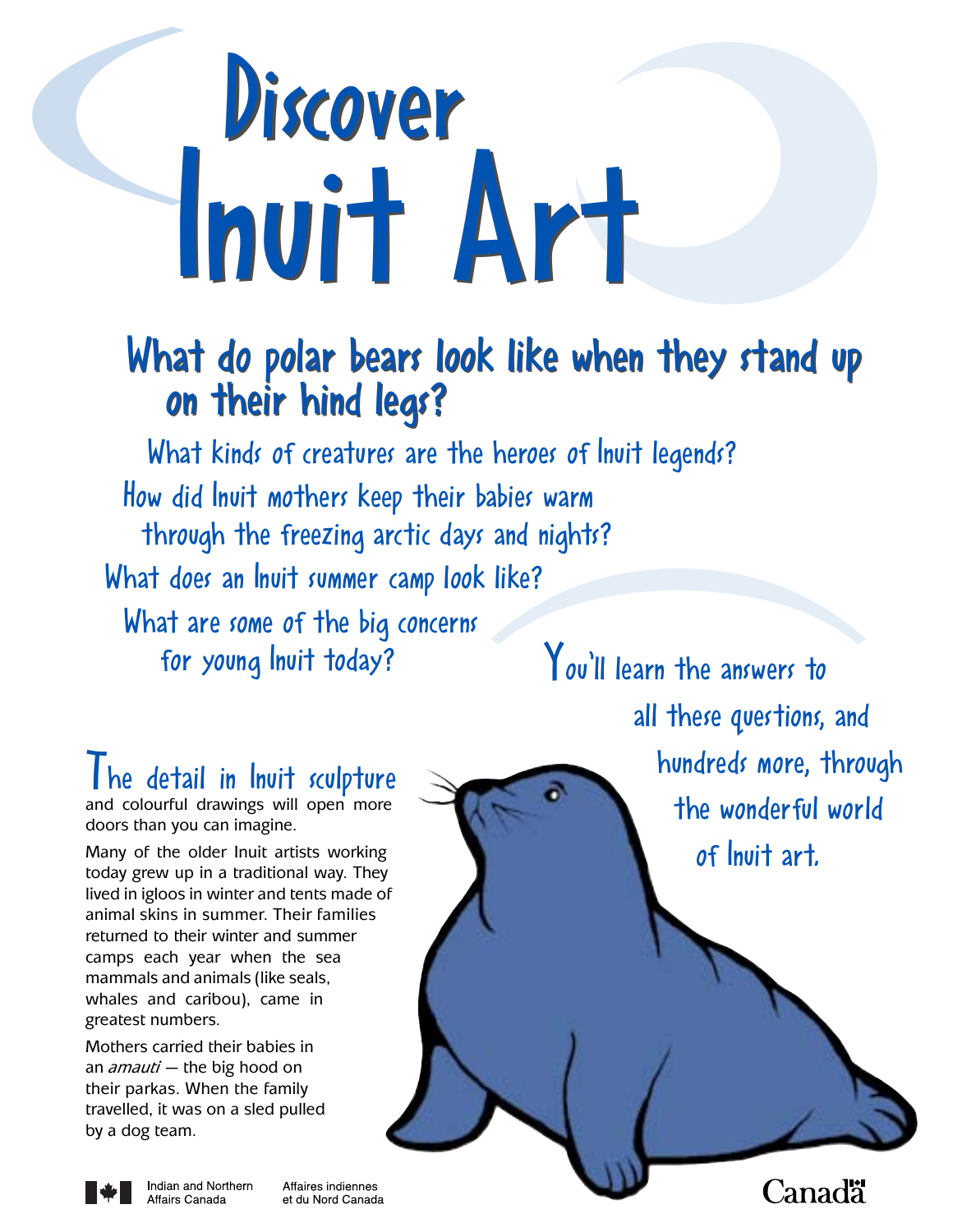## What Inuit art shows

This traditional way of life is one of the big subjects in Inuit art. By showing us in drawings and sculptures how their ancestors lived, Inuit artists are keeping their history alive. Art helps them remember, and treasure, the ways their ancestors hunted and made protective clothing and shelter. In their art, many Inuit are making a visual history to show how their ancestors adapted to living in one of the harshest climates on earth.

Arctic birds, animals and sea mammals are another important subject for Inuit artists. Powerful polar bears, sleek seals, swift caribou, white wolves and magnificent owls are just a few of the creatures you'll find in Inuit sculpture and drawings.

When you look closely at the birds and animals in Inuit art, you will see that each one often has its own special character. The individual appearance of the creatures in Inuit art grows out of the respect that Inuit gave to all living things.

Many Inuit myths and legends tell how humans and other living beings are all connected in a powerful universe. These legends speak of the spiritual forces that are present in the Inuit world. The stories, and the spirits they describe, continue to be inspiring sources for Inuit artists today.

A figure that appears in many works of Inuit art is the shaman. In traditional Inuit societies, people believed their shaman was a particularly wise man, with healing and mysterious powers. Stories of shamans tell how they can go to the bottom of the sea, fly to the moon and back, and transform themselves into all kinds of animals.

Many Inuit art works show the shaman on his various adventures, including his visits to Sedna. In Inuit legend, Sedna was the mother of all sea creatures and a terrifying spirit being. When Sedna was angry because the people had broken her rules, harmony in the Inuit world was disturbed. The people went hungry when the furious Sedna kept the sea creatures away from the Inuit hunters. The only way to restore harmony was for the shaman to go underwater and comb out Sedna's hair which was matted with seaweed.

Stories of**)** shamans tell how they can go to the bottom of the sea, fly to the moon and back, and transform themselves into all kinds of animals.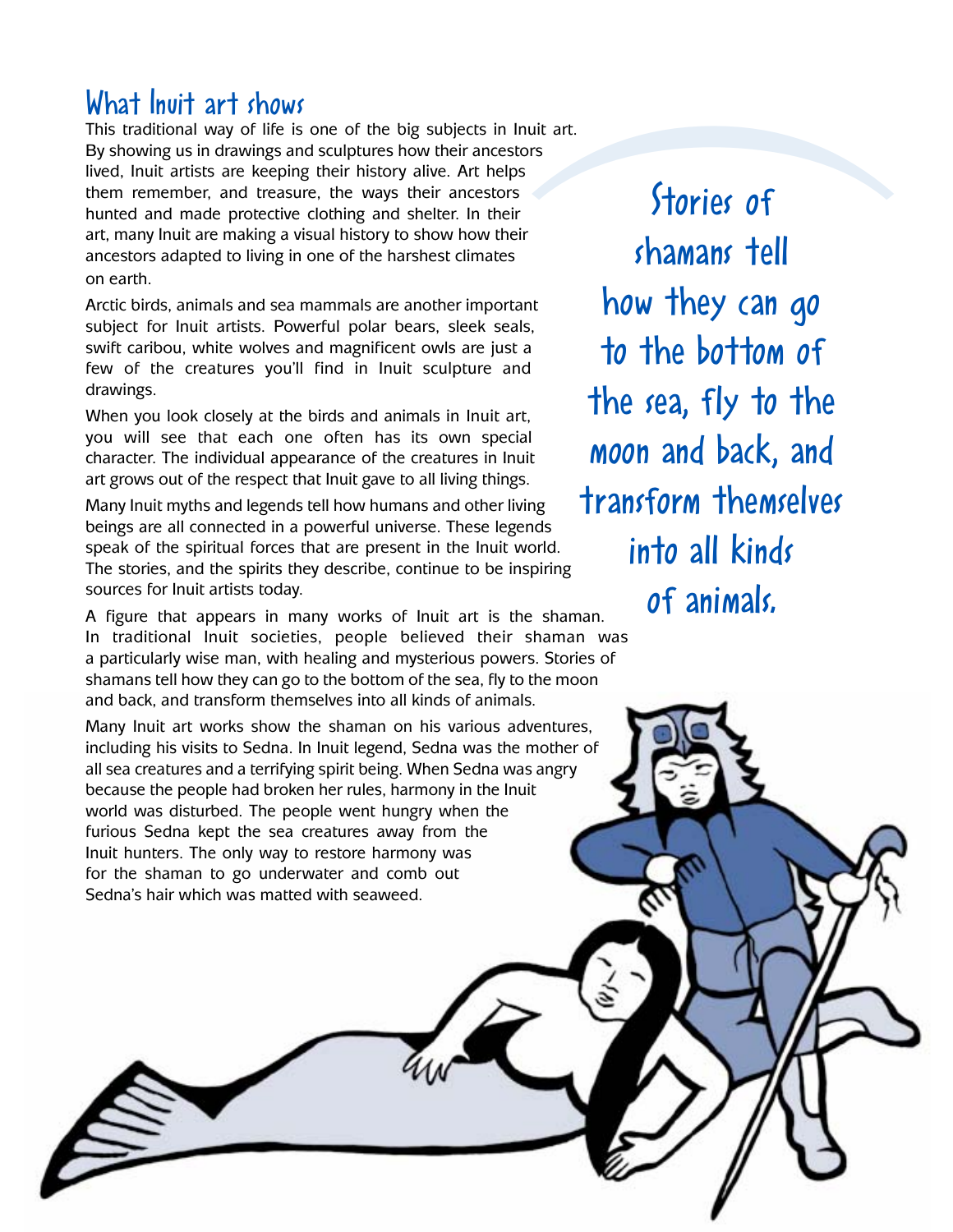The National Gallery of Canada in Ottawa has a sculpture of "Sedna with a Hairbrush" by Natar Ungalaq. The artist, who lives in Igloolik, Nunavut, has given his grey stone sculpture of Sedna a mop of dog-fur hair and a hairbrush made of bone. Sedna looks impatient and annoyed as she waits for the shaman to come and brush her hair.

As well as drawing on legends, the younger Inuit artists today are depicting all kinds of new subjects. The interaction of Inuit culture with the culture of the rest of North America is leading to new art forms, and new ideas in Inuit art.

For example, Oviloo Tunnillie of Cape Dorset, Nunavut, has made magnificent sculptures of a football player, and of a woman wearing high-heeled shoes. In a sculpture called "This Has Touched My Life," she shows us an unforgettable experience from her childhood. When she was six years old, she was sent south to hospital because she was ill. She was away from home for several years.

Her sculpture shows herself as a small girl, standing with three huge adult figures. There is a man in a suit and two women with big handbags and hats with veils. In this sculpture, Oviloo Tunnille helps us feel how lonely and out of place she felt far from home in a society that was totally strange to her.

As Oviloo Tunnillie's work shows, Inuit art is very good at communicating strong emotions. Even though Inuit artists use simple forms and materials, their works affect us deeply. Sometimes humorous and happy, sometimes sad, or even frightening  $-$  or a mixture of emotions  $-$  lnuit art has a lot going on under the surface.

## Carvers for thousands of years

Inuit and their ancestors have been expert carvers for thousands of years. As well as tools and weapons, they carved art objects from bone, ivory and wood. Ancestors of today's Inuit carved birds, bears and other land and sea mammals, human figures and masks. Most of these objects carved thousands of years ago were very small. Some experts believe that Inuit's ancestors wore these objects as amulets (charms to keep bad spirits away).

## The materials and the tools

Carving in stone and bone is a skill that Inuit have passed on, generation after generation. Most Inuit learn to carve by watching, and then helping, an older relative.

In Inuit art today, stone is the most popular carving material. Stone is very adaptable. Artists can work it to almost any size and shape. Stone also comes in a variety of colours, from grey and white and black to green and blue-green.

Getting stone to use in sculpture can be a big problem for Inuit artists. They must travel long distances over land or by boat to get good-quality stone from quarries. Travelling these long distances is expensive in the North.

Inuit sculptors also work with other materials — like caribou antler or musk-ox horn, when they are available. In fact, today Inuit artists (sculptors, painters and video makers) are working with all kinds of materials.

Examples and scarved ors<br>
scarved<br>
ors<br> **1** can learn to<br>
carve by watching<br>
and then helping I can learn to carve by watching and then helping